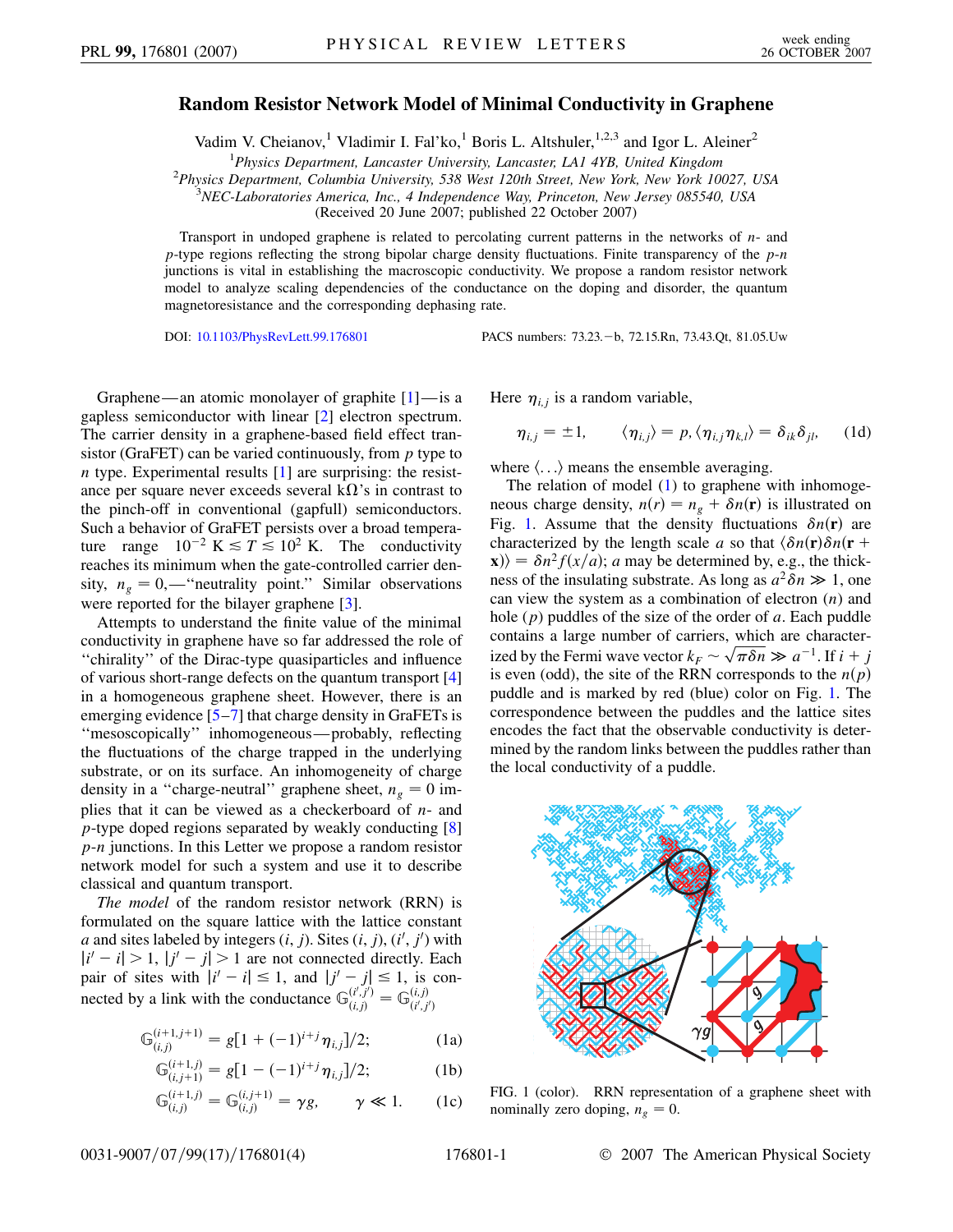Each plaquette of the RRN, see the inset for Fig. [1,](#page-0-1) has one and only one diagonal connection—either *p*-*p* or *n*-*n* link. This is described by Eqs.  $(1a)$  $(1a)$  and  $(1b)$ . If parameter  $p = 0$ , then *p*-*p* and *n*-*n* connections appear with equal probability, and  $p > 0 (p < 0)$  describe the electron (hole) doping. The boundary between the puddles has a finite, though small, transparency [[8\]](#page-3-6). This transparency is characterized by  $\gamma \ll 1$  in Eq. ([1c\)](#page-0-0) and depicted by the squarelattice grid on Fig. [1.](#page-0-1)

*Scaling analysis.—*First, let us consider a RRN with  $p = 0$ ,  $\gamma = 0$  in Eq. ([1](#page-0-0)). Then, two-color random networks on a bipartite lattice have peculiar geometrical features illustrated in Fig. [1](#page-0-1) by a computer-generated sample. Emerging patterns are typical for the percolation theory [\[9\]](#page-3-7). The RRN is critical; i.e., the geometry of the RRN is self-similar on all length scales: the  $L \times L$  network contains, typically, a larger cluster of one polarity (such as the red cluster in the middle part of Fig. [1](#page-0-1)) which separates a pair of smaller blue clusters. Each of those clusters is in turn a shell for several smaller red clusters, etc. Such alternating cluster embedding represents a scale-invariant property of an infinite network. As a result, larger and larger parts of the network become excluded from the monocolor percolation upon the increase of the size *L*. Therefore, the observable conductance  $G(L)$  decreases with the increase of *L*. The corresponding critical behavior of its mean value is [\[9](#page-3-7),[10](#page-3-8)]

$$
\langle G(L) \rangle \sim (a/L)^x g; \qquad x \approx 0.97. \tag{2}
$$

<span id="page-1-0"></span>This means that the conductivity is not defined.

Finite  $p$  and  $\gamma$  are relevant perturbations for the percolation leading to a finite correlation length  $\xi(p, \gamma)$ . At  $L \gg$  $\xi$ , the RRN is not critical and consists of independent patches of size  $\xi$ . Thus, the conductivity is finite

$$
\sigma(\gamma, p) \equiv \langle G(L \to \infty) \rangle \sim [a/\xi(p, \gamma)]^x g. \tag{3}
$$

<span id="page-1-4"></span>Because of the scale invariance,  $\xi$  depends on  $p$ ,  $\gamma$  as

$$
\xi(p, \gamma \to 0) \sim a|p|^{-\nu}; \qquad \xi(p \to 0, \gamma) \sim a\gamma^{-\mu}.
$$
 (4a)

Its *p* dependence is the dependence of the correlation length on deviations from the percolation threshold [[9\]](#page-3-7):

$$
\nu = 4/3. \tag{4b}
$$

<span id="page-1-1"></span>To the best of our knowledge, the scaling of  $\xi$  with  $\gamma$  was not considered in literature, yet. We found

$$
\mu = 1/(h + x) \approx 0.37, \tag{4c}
$$

where *x* is the conductance exponent, Eq. ([2](#page-1-0)), and  $h = \frac{7}{4}$ (see Ref. [\[9](#page-3-7)]) is the exponent of the cluster outer perimeter  $P(L) \approx a(L/a)^h$  for the cluster of the size *L*.

To derive Eq. [\(4c\)](#page-1-1), consider the red cluster of the size *L* embedded into the conducting blue cluster. Small but finite  $\gamma$  does not affect the criticality if the leak through the perimeter of this cluster  $P$  is much smaller than the conductance of the blue cluster, the latter is also of the order of  $G(L)$ . One can use Eqs. ([2\)](#page-1-0) and [\(1c](#page-0-0)) to write this condition

as  $(a/L)^x \ge (L/a)^h \gamma$ . This yields  $L \le \xi = a/\gamma^\mu$ , with  $\mu$ given by Eq. ([4c\)](#page-1-1). For  $L > \xi$ , the leakage through the cluster boundary is efficient enough for RRN to become uniform.

<span id="page-1-2"></span>The dependence of the conductivity on  $p, \gamma \neq 0$ , is

$$
\xi(p,\,\gamma) \sim a\,\gamma^{-\mu}/\mathcal{F}(p/p^*), \qquad p^* = \gamma^{\mu/\nu}, \qquad (5)
$$

<span id="page-1-3"></span>where  $\mathcal F$  is a universal scaling function. The form of Eq. ([5](#page-1-2)) is protected by the scale invariance. The numerics described below are well fit by the interpolation formula

$$
\mathcal{F}(z) = (1 + z^2)^{\nu/2},\tag{6}
$$

<span id="page-1-5"></span>reproducing both  $z \ll 1$  and  $z \gg 1$  asymptotic behavior. Substituting Eqs.  $(5)$  and  $(6)$  $(6)$  $(6)$  into Eq.  $(3)$  $(3)$  we find

$$
\sigma(\gamma, p) = u g \gamma^{\alpha} \mathcal{F}^{x}(p/p_*) , \qquad \alpha = x \mu \approx 0.36, \quad (7)
$$

where  $u \approx 1.3$  is a coefficient found from the fit of the numerical data. Equation ([7\)](#page-1-5) completely describes nonanalytic dependence of the conductivity on both the leakage parameter  $\gamma \ll 1$  [[11](#page-3-9)] and adjustable doping *p*. Recently, an attempt was made in Ref. [[12](#page-3-10)] to explain the graphene minimal conductivity using a mean field theory. We believe that Ref. [[12](#page-3-10)] correctly describes the limit of high carrier density, where the fluctuations of local conductivity are small, but fails near the neutrality point where the percolation physics start to dominate.

*Numerical simulations* of model [\(1](#page-0-0)) were performed on square lattices with  $L \le 500a$ . Numerical evaluation of the network conductance has been done using the bus-bar boundary conditions at the two opposite edges along the direction of the current flow and the periodic boundary conditions in the orthogonal direction. Realizations of the RRN were generated in families spanning the interval  $p \in$  $[-1; 1]$  of the network parameter, in steps of  $\Delta p =$ 0*:*0125. Each family was obtained from the regular network at  $p = 1$  (containing only blue links) by sequentially replacing  $L^2/\Delta p$  blue links by red ones in randomly chosen plaquettes. Averaging of the data has been performed over 300 families. To minimize the finite-size effects we (i) identified  $1/L$  corrections by finite-size scaling from  $L = 50a$  to  $L = 500a$ ; and (ii) subtracted those corrections by means of numerical extrapolation. Numerical results summarized on Fig. [2](#page-2-0) are in excellent agreement with the scaling formulas ([6](#page-1-3)) and [\(7](#page-1-5)).

*Sample-to-sample fluctuations.—*Geometry of the percolation cluster is nontrivial. In particular, its linear size depends on the particular realization and reconnecting only few bottleneck links may change it substantially. Therefore, the conductance  $G(L)$  is a random quantity, which is characterized by its distribution function  $P(G)$ rather than only by its average. Scaling invariance of the critical cluster at  $L \ll \xi(p, \gamma)$  constrains the functional form of this distribution to  $P(G) = \langle G \rangle$ form of this distribution to  $P(G) = \langle G \rangle^{-1} \mathbb{P}(G/\langle G \rangle)$ ,  $\int \mathbb{P}(x) dx = 1$ , where  $\mathbb{P}(x)$  is a universal function. It implies the variance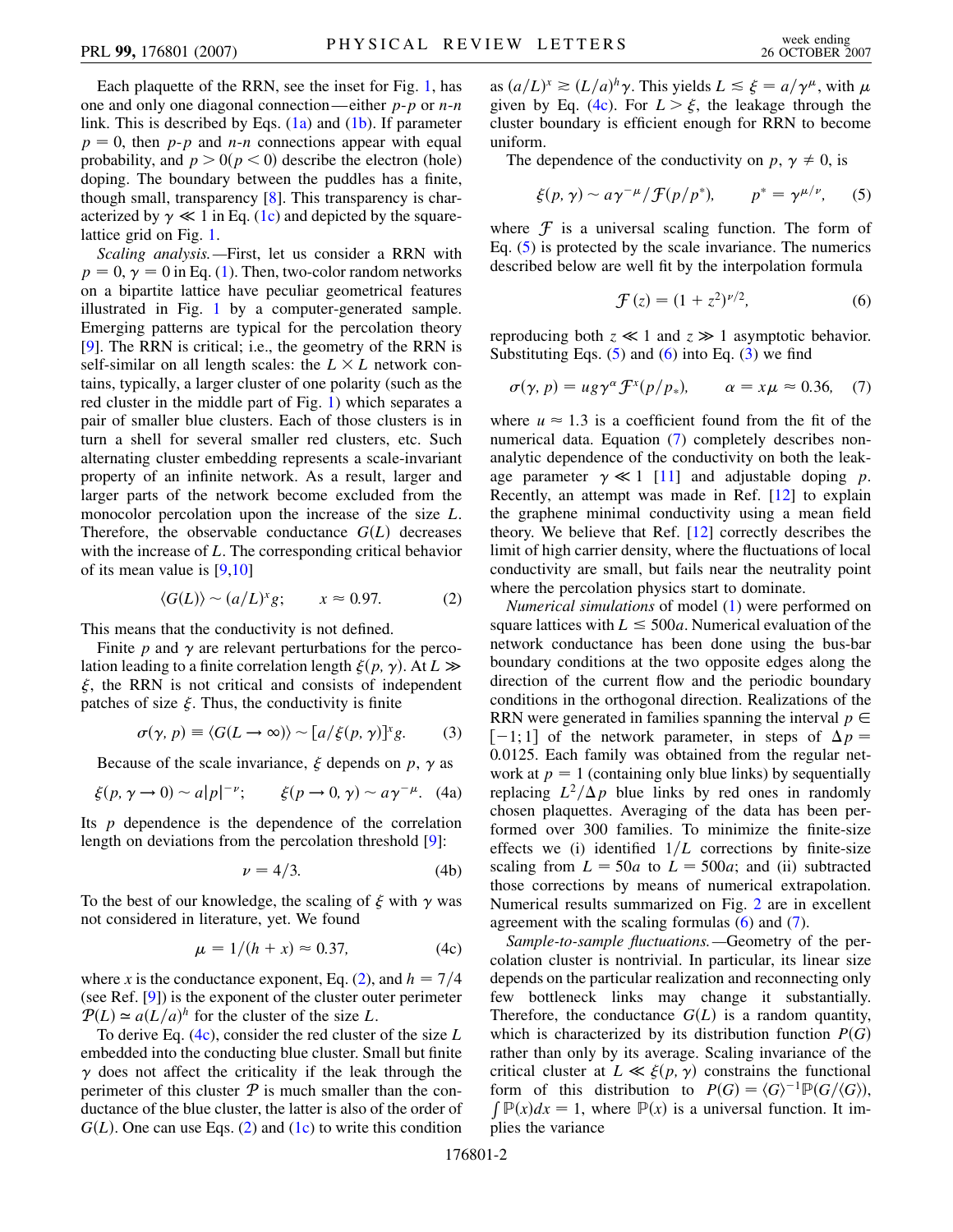<span id="page-2-0"></span>

<span id="page-2-3"></span>FIG. 2. (a) Conductivity  $\sigma_{min}(\gamma) \equiv \sigma(\gamma, p = 0)$ . Numerical data are represented by dots. The solid line is the best fit to the scaling law in Eq. [\(7\)](#page-1-5). (b) Collapse of the conductivity data obtained for RNNs with various  $-1/2 < p < 1/2$  and values of the parameter  $\gamma$  onto a single curve, Eq. ([6](#page-1-3)), represented by solid line. For each value of  $\gamma$  the corresponding values of the parameter  $p_*$  were found using by fitting  $\sigma(p)$  to Eqs. [\(6\)](#page-1-3) and [\(7\)](#page-1-5); see inset.

$$
\langle \delta G^2 (L \ll \xi) \rangle = u_2 \langle G(L \ll \xi) \rangle^2, \tag{8}
$$

where  $u_2 \approx 1$  is a universal numerical coefficient. For  $L \gg \xi$ , the central limit theorem is restored, and we find

<span id="page-2-2"></span>
$$
\langle \delta G^2(L \gg \xi) \rangle = \langle \delta G^2(\xi) \rangle (\xi/L)^2 = u_2 \sigma^2 * (\xi/L)^2.
$$
 (9)

Figure  $3(a)$  illustrates the fluctuations of RRN conductance. One can see that not only value of the minimal conductance but also its position fluctuates from sample to sample. Figure  $3(b)$  shows an excellent agreement with the scaling form [\(9\)](#page-2-2) for  $p = 0$ .

The fluctuations ([9\)](#page-2-2) are self-averaging. Notice, however, that because  $\xi$  is large, those fluctuations can exceed the universal conductance fluctuations (UCF)  $\approx e^2/\hbar$  [\[13\]](#page-3-11) which are not self-averaging as long as the phase coherence is preserved. The scale for the energy dependence of fluctuations ([9\)](#page-2-2) is determined by the properties of the individual bottleneck links in the cluster and significantly exceeds the Thouless energy for the UCF. This observation is consistent with numerical findings of Ref. [\[14\]](#page-3-12).

*Quantum magnetoresistance.—*Until now we ignored the quantum interference and interaction effects. Some, and most importantly those that give rise to the quantum magnetoresistance [[15](#page-3-13)], can be analyzed within the percolation cluster framework [\[16\]](#page-3-14). The role of the weak localization (WL) is to renormalize the conductance of each



<span id="page-2-1"></span>FIG. 3 (color online). (a) Conductance of several  $100 \times 100$ samples with  $\gamma = 10^{-4}$  as a function of *p*: The parameter *p* is gradually changed from  $-0.2$  to 0.2 by flipping a small number of randomly chosen links from *p*-*p* type to the *n*-*n* type. The fluctuations of the conductance are the strongest at  $p = 0$ . (b) rms of sample-to-sample fluctuations of RRN conductance for  $p = 0$  and various values of  $\gamma$  [legend is the same as in Fig. [2\(b\)\]](#page-2-3) as a function of system size, *L*.

link in Eq. [\(1\)](#page-0-0) due to the interference of the random walk paths that go through the same link twice. For WL magnetoresistance only long paths are important. Thus, one can assume that the return probability is independent of each particular links, so that it can be included into the renormalization of the conductance *g*.

As usual [[15](#page-3-13)], the evaluation of the WL correction consists in finding the classical return probability for the random walk, whereas the quantum mechanics determines the relevant spatial scales and the prefactors in this problem, which are the same as in the case of homogeneous graphene [[17](#page-3-15)].

To find the probability for the returning path, one poses the problem of the diffusion on the lattice, Eq.  $(1)$  $(1)$  $(1)$ , where the link conductances G are replaced by the diffusances. Then, comparison with Eqs.  $(2)$  $(2)$  and  $(3)$  $(3)$  $(3)$  yields the scaledependent diffusion coefficient  $D(L)$  in terms of the observable diffusion constant at large distances,  $D_{\xi}$ :

$$
D(L) \sim [\xi/\min(L,\xi)]^x D_{\xi}.
$$
 (10)

<span id="page-2-4"></span>Our treatment of the WL differs from that of Ref. [\[17\]](#page-3-15) only by the scale dependence of the diffusion constant. The magnetoconductance  $\delta \sigma(B) = \sigma(B) - \sigma(0)$  in not-so-low magnetic field *B* can be estimated as